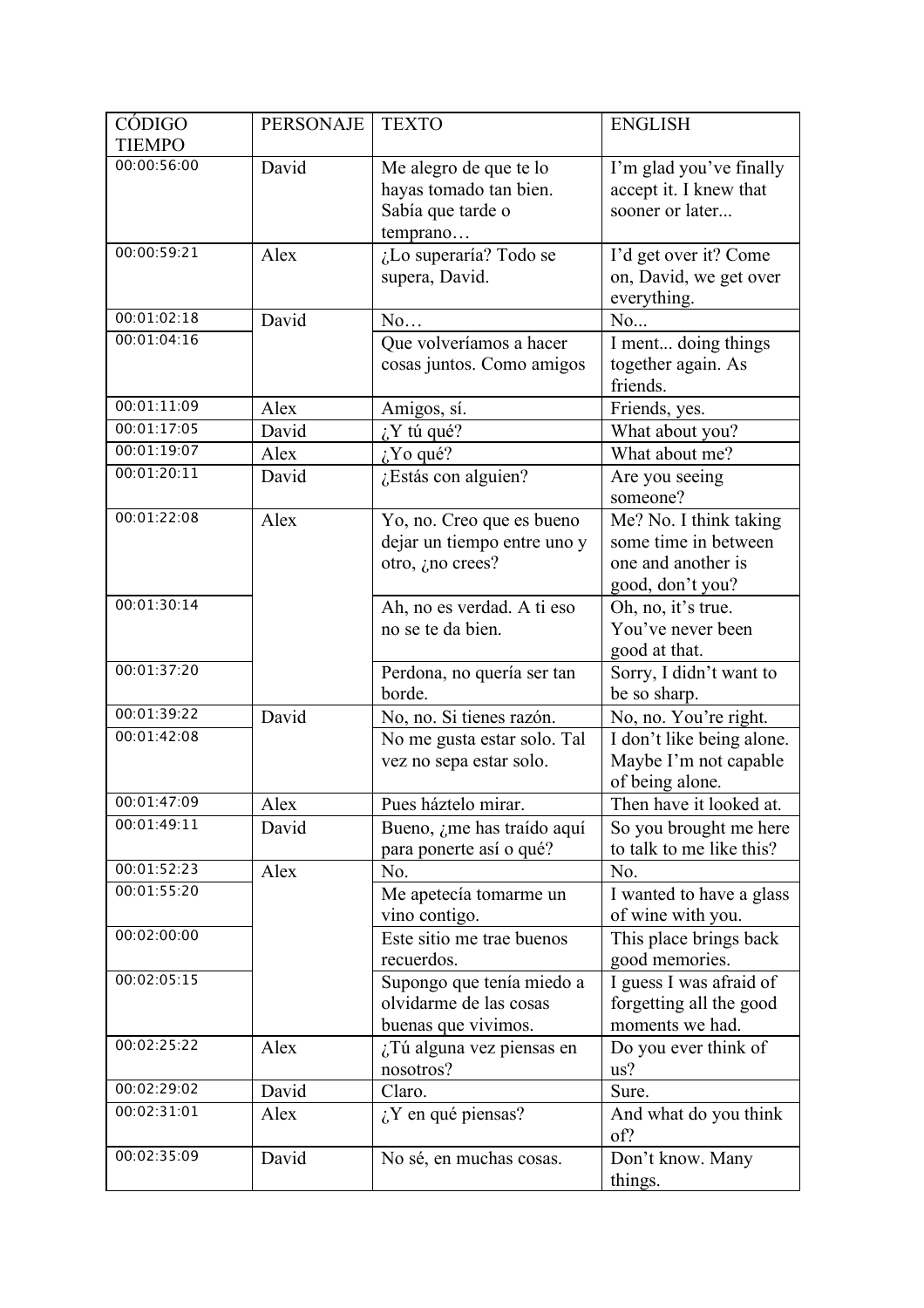| 00:02:38:09 |       | En cuando veníamos aquí,       | When we came here.                        |
|-------------|-------|--------------------------------|-------------------------------------------|
|             |       | como ahora.                    | Just like now.                            |
| 00:02:44:01 |       | Cuando hacíamos las cenas      | Our romantic dinners in                   |
|             |       | románticas en la habitación.   | your room.                                |
| 00:02:51:09 |       | Me acuerdo de tu colonia       | I remember your smell,                    |
|             |       | que parece que ahora se ha     | now it seems your                         |
|             |       | puesto de moda.                | perfum its fashionable.                   |
| 00:02:57:13 |       | Cuando llegábamos al           | When we always                            |
|             |       | teatro tarde, siempre. $i$ Te  | arrived late at the                       |
|             |       | acuerdas?                      | theatre, do you                           |
|             |       |                                | remember?                                 |
| 00:03:03:16 | Alex  | Ya, digo que si piensas en     | Yes, I meant if you                       |
|             |       | nosotros. Pensar, no           | think of us. Think, not                   |
|             |       | recordar. Si te preguntas      | remember. If you ever                     |
|             |       | cosas.                         | ask yourself things.                      |
| 00:03:11:20 | David | ¿Como qué?                     | Like what?                                |
| 00:03:15:19 | Alex  | Como que te habías             | Like you'd made a                         |
|             |       | equivocado.                    | mistake.                                  |
| 00:03:21:09 | David | No.                            | No.                                       |
| 00:03:28:03 |       | Pienso que no querías          | I thought you never                       |
|             |       | verme más y eso me ponía       | wanted to see me again                    |
|             |       | triste. Que no quedase nada    | and that made me sad.                     |
|             |       | que salvar.                    | To feel there was                         |
| 00:03:37:03 |       |                                | nothing to be saved.                      |
|             | Alex  | ¿Y qué pretendías salvar?      | What did you pretend to                   |
| 00:03:39:02 | David | ¿Una amistad?                  | save? Friendship?<br>Don't know.          |
|             |       | Pues no sé, pero algo.         |                                           |
| 00:03:41:10 | David | El volver a hacer cosas        | Something.                                |
|             |       | juntos, el saber de ti. Pensar | To do things together.<br>To know how you |
|             |       | que no la había cagado         | were. I thought I hadn't                  |
|             |       | tanto como para perderte       | screwed up so much to                     |
|             |       | para siempre.                  | lose you forever.                         |
| 00:03:50:13 |       | Y esa capacidad para estar     | And what about the                        |
|             |       | con una una semana y a la      | skill to be with                          |
|             |       | semana siguiente con otra      | someone one week and                      |
|             |       |                                | with someone else the                     |
|             |       |                                | next?                                     |
| 00:03:54:11 |       | ¿no te hacía sentir mal?       | Didn't it feel weird? To                  |
|             |       | Tocar el cuerpo de alguien     | touch someone's elses'                    |
|             |       | que no es el de siempre.       | body you hardly know?                     |
| 00:04:01:19 |       | ¿Te ponía cachondo la          | Did it turn you on or                     |
|             |       | novedad o se te bajaba         | did it turn you down,                     |
|             |       | como cuando dejaste a tu       | like when you left your                   |
|             |       | novia por mí?                  | girlfriend for me?                        |
| 00:04:05:08 | David | ¿A qué viene esto ahora?       | What are you talking                      |
|             |       |                                | about?                                    |
| 00:04:06:14 | Alex  | Pues porque yo sí que he       | Because I have thought                    |
|             |       | pensado, y tenía dudas. Y      | of us, and I had doubts.                  |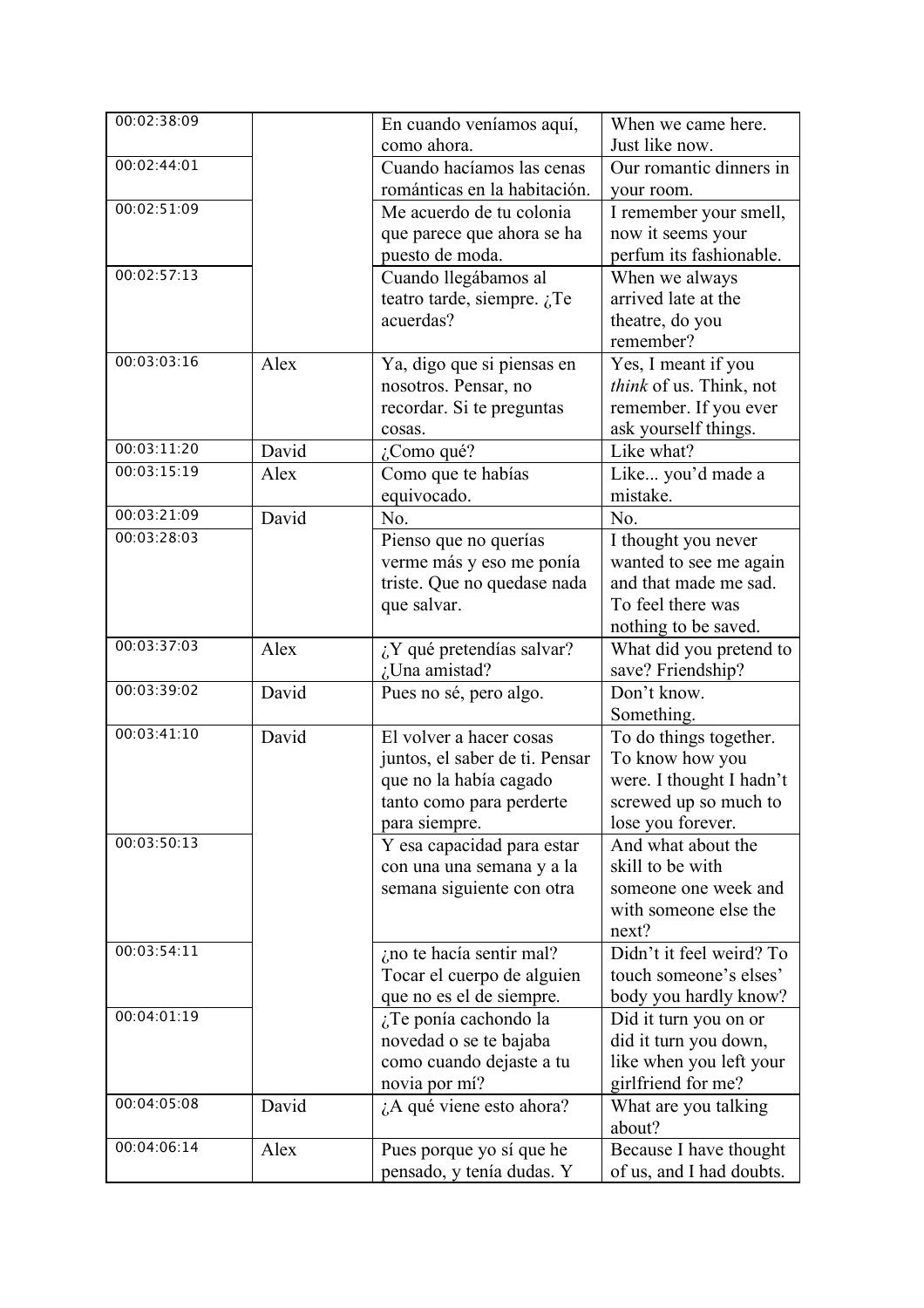|             |       | que no entiendo que tú no    | I can't understand how    |
|-------------|-------|------------------------------|---------------------------|
|             |       | las tengas.                  | you don't have them.      |
| 00:04:12:19 |       | Y me preguntaba cómo         | And I wondered how's      |
|             |       | debe ser ese proceso en el   | the process of being      |
|             |       | que estás con alguien y te   | with someone and          |
|             |       | empieza a gustar otra        | suddenly liking           |
|             |       | persona.                     | someone else.             |
| 00:04:18:13 |       | ¿Cómo se oculta eso?         | How do you hide that?     |
| 00:04:21:14 |       | Estar comparando cómo te     | To be comparing how       |
|             |       | sientes con cada una hasta   | you feel with each one    |
|             |       | que decides con cual te      | until you decide with     |
|             |       | quedas.                      | which you stay.           |
| 00:04:26:06 |       | ¿Debió ser un poco           | It must have been         |
|             |       | desagradable, no?            | unpleasant wasn't it?     |
| 00:04:28:00 | David | Fue bastante desagradable,   | It was really unpleasant, |
|             |       | no fue nada fácil.           | not an easy thing to do.  |
| 00:04:33:22 |       | Te podría haber pasado a ti  | It could have also        |
|             |       | también.                     | happened to you.          |
| 00:04:38:18 |       | Mira, me encantaría que te   | Look, I wished it would   |
|             |       | pasara y lo entendieras.     | happen to you so you      |
|             |       |                              | could understand.         |
| 00:04:42:00 |       | Y tal vez así me             | And maybe that way        |
|             |       | perdonarías.                 | you'd forgive me.         |
| 00:04:48:08 | Alex  | A quien tengo que perdonar   | If I were to forgive      |
|             |       | es a mí misma.               | someone, that would be    |
|             |       |                              | me.                       |
| 00:04:53:21 |       | Por haberte querido tanto y  | For having loved you so   |
|             |       | no ver quién eras de verdad. | much and for not          |
|             |       |                              | having seen who you       |
|             |       |                              | really are.               |
| 00:04:58:05 | David | ¿Y quién soy?                | And who am I?             |
| 00:05:00:13 | Alex  | $i$ La verdad?               | The truth?                |
| 00:05:03:22 |       | Ya no tengo ni idea. Eso es  | I have no idea. That's    |
|             |       | lo más jodido, que ya no sé  | the tough part, I don't   |
|             |       | quién eres.                  | know who you are any      |
|             |       |                              | more.                     |
| 00:05:23:12 | David | Está claro que no me has     | It's clear you didn't     |
|             |       | traído aquí para             | bring me here to          |
|             |       | reconciliarte conmigo.       | reconcile.                |
| 00:05:29:22 | Alex  | Tú me pediste que te         | You asked me to call      |
|             |       | volviese a llamar cuando     | you back when I felt      |
|             |       | estuviera bien y eso he      | allright and that's what  |
|             |       | hecho.                       | I've done.                |
| 00:05:34:07 | David | Si estuvieras bien no te     | If you were allright you  |
|             |       | habrías puesto así.          | wouldn't talk like this.  |
| 00:05:50:09 | Alex  | Cuando rompiste conmigo      | When you broke up         |
|             |       | todo acabó para ti. Para mí  | with me, everything       |
|             |       | no.                          | ended for you, but not    |
|             |       |                              | for me.                   |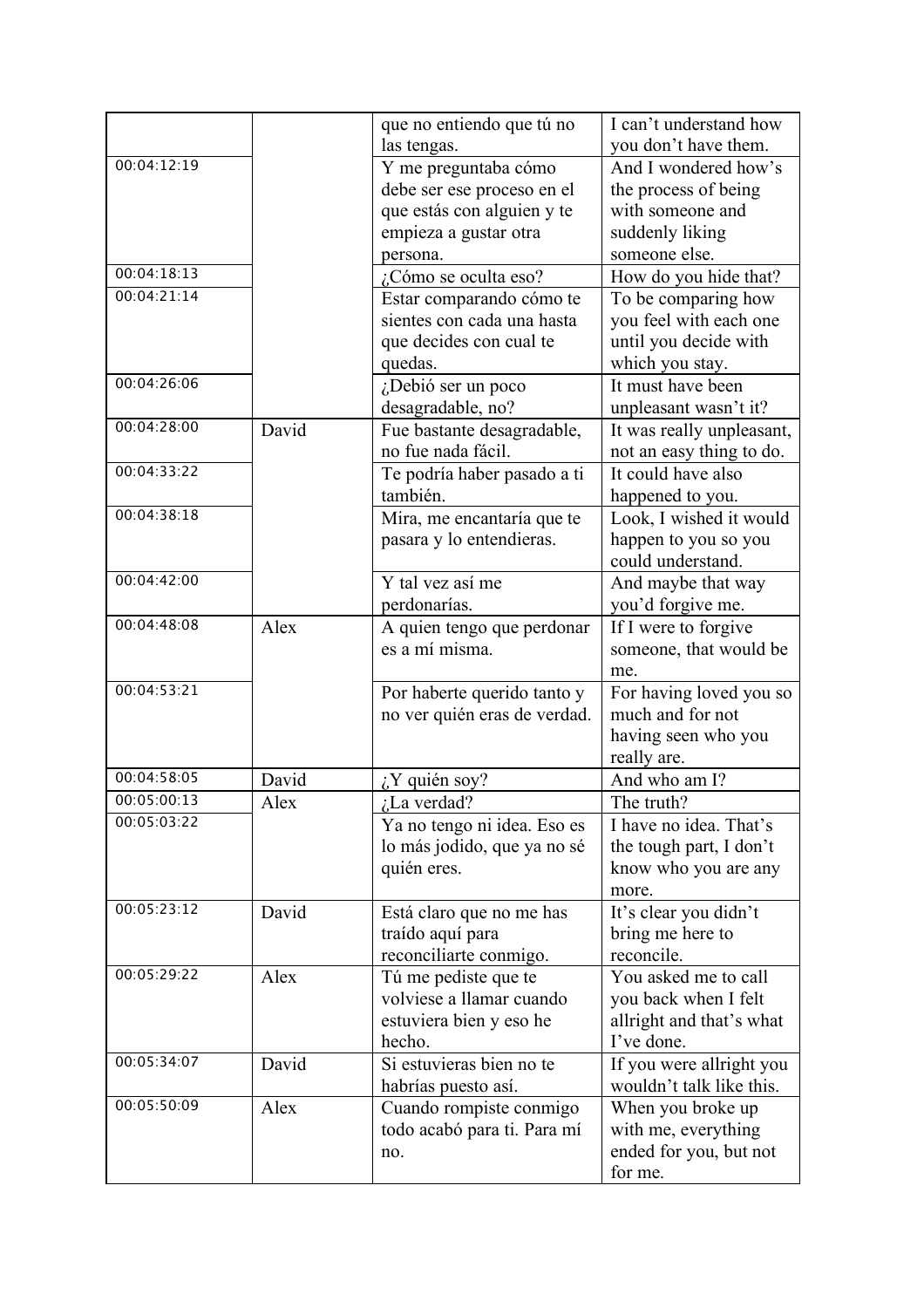| 00:05:58:20 |       | Todo este tiempo he                | I've been thinking                            |
|-------------|-------|------------------------------------|-----------------------------------------------|
|             |       | seguido pensando en                | about us all this time.                       |
|             |       | nosotros.                          |                                               |
| 00:06:03:14 |       | Te he tenido que sacar de          | I had to take you out of                      |
|             |       | mis sueños.                        | my dreams.                                    |
| 00:06:10:06 |       | Y eso duele.                       | And that hurts.                               |
| 00:06:16:01 |       | No quiero sustituir esos           | I don't want to                               |
|             |       | sueños con otra persona.           | substitute those dreams                       |
|             |       |                                    | with someone else.                            |
| 00:06:20:00 |       | Quiero crearme unos                | I want to create new                          |
|             |       | nuevos.                            | dreams.                                       |
| 00:06:24:04 | Alex  | Y no podré hacerlo hasta           | And I wont be able to                         |
|             |       | que salgas del todo.               | do it until you're gone                       |
|             |       |                                    | for good.                                     |
| 00:06:31:17 |       | Y me preguntaba si tú              | And I asked myself if                         |
|             |       | también tenías esos sueños.        | you also had those                            |
|             |       |                                    | dreams.                                       |
| 00:06:37:17 |       | Si me sacaste de todos de          | If you took me out of                         |
|             |       | pronto o te fuiste                 | them inmediately or if                        |
|             |       | despertando.                       | you woke up slowly.                           |
| 00:06:41:05 | David | Claro que soñaba, pero             | Sure I dreamt, but less                       |
|             |       | menos que tú, y me quedaba         | than you, and I kept                          |
|             |       | con lo que teníamos.               | what we had at the                            |
|             |       |                                    | moment.                                       |
| 00:06:48:00 | Alex  | ¿Y así es más fácil olvidar?       | That makes forgetting                         |
|             |       | $i$ Sin soñar?                     | easier? Not dreaming at                       |
|             |       |                                    | all?                                          |
| 00:06:53:05 | David |                                    | What do you want to                           |
|             |       | ¿Qué quieres olvidar?              | forget?                                       |
| 00:07:04:08 | Alex  |                                    |                                               |
|             |       | A los niños con mis ojos y         | The kids with my eyes                         |
| 00:07:09:07 |       | tú sonrisa.                        | and your smile.                               |
|             |       | Porque nunca van a existir.        | Because they will never                       |
|             |       | Y eso a veces me sigue             | exist. And that still                         |
|             |       | poniendo muy triste.               | makes me sad                                  |
| 00:07:20:01 |       |                                    | sometimes.                                    |
|             |       | Pero ya no quiero estar<br>triste. | But I don't want to be                        |
| 00:07:27:09 |       |                                    | sad anymore.                                  |
|             |       | Y por eso es mejor que no          | And that's why I think<br>we should never see |
|             |       | volvamos a vernos.                 |                                               |
| 00:07:37:05 |       |                                    | each other again.                             |
| 00:07:44:01 | David | ¿Nunca más?                        | Never again?                                  |
|             |       | Pues no sé para qué hemos          | Then, I don't                                 |
|             |       | quedado, podrías no                | understand why we've                          |
|             |       | haberme llamado y hubiera          | met, it'd have been                           |
|             |       | sido más fácil.                    | easier not to call me                         |
| 00:07:50:20 |       |                                    | anymore.                                      |
|             | Alex  | Es que esto no lo hago por         | I'm not doing this for                        |
|             |       | ti.                                | you.                                          |
| 00:07:54:16 |       | Creía que lo mínimo era            | I believed I should tell                      |